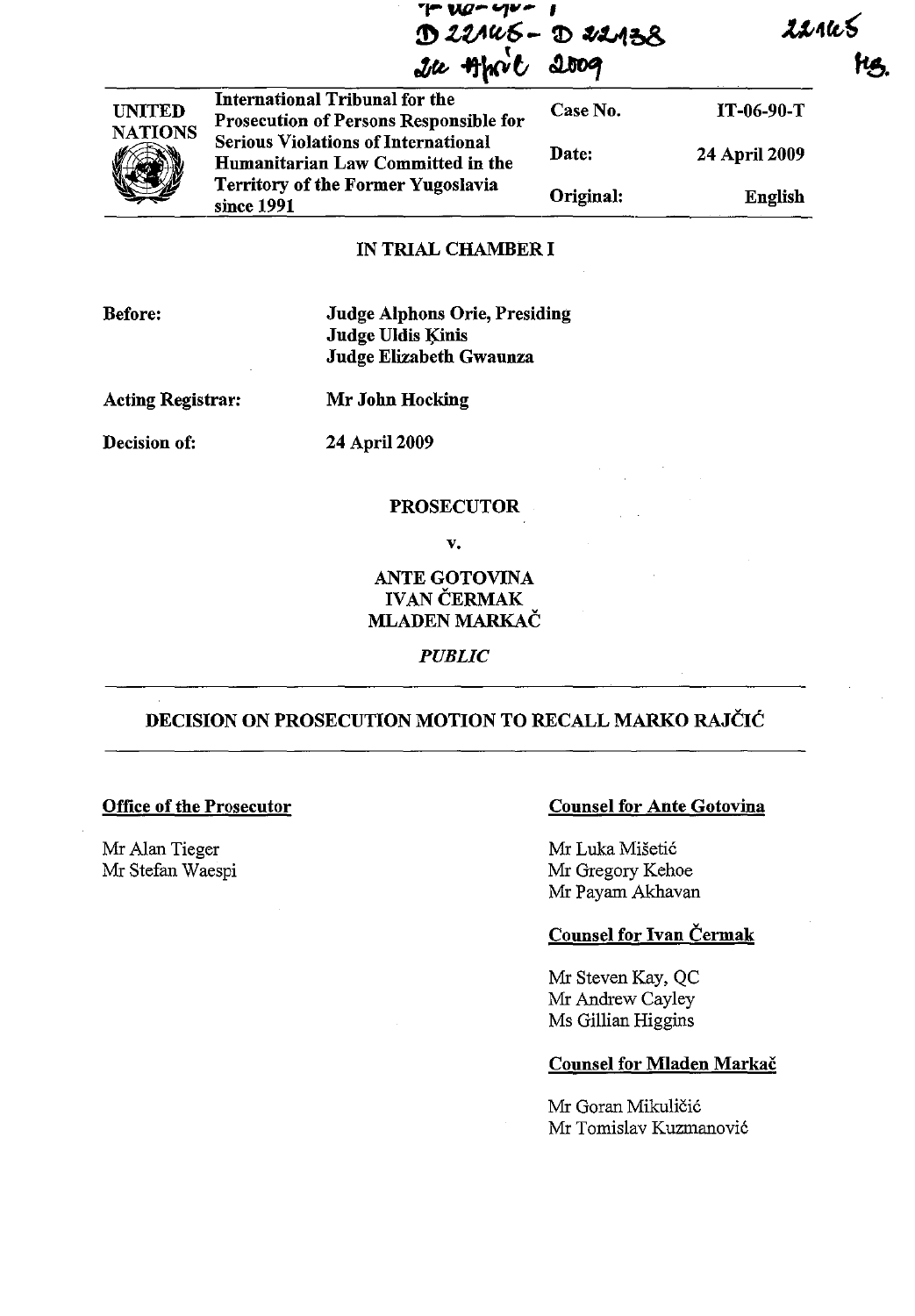## **PROCEDURAL HISTORY**

1. From 18 to 23 February 2009, witness Marko Rajčić, chief ofthe HV artillery in the Split Military District during Operation Storm, testified before this Chamber as a Prosecution witness. On 2 March 2009, during the testimony of witness Dušan Sinobad, the Gotovina Defence tendered the Jagoda List of Targets of the TS Artillery Group ("Jagoda Target List").<sup>1</sup> On 3 March 2009, the Prosecution objected to the admission of the Jagoda Target List, stating that the document lacked authenticity and that it should have been tendered through witness Rajčić.<sup>2</sup> On 4 March 2009, the Chamber admitted into evidence the Jagoda Target List under exhibit number D1447.<sup>3</sup> On 5 March 2009, the Prosecution made an oral application to the Chamber to recall Mr Rajčić and to issue a subpoena for him to re-appear before the Chamber.<sup>4</sup> Furthermore, the Prosecution requested the Chamber to instruct the Defence to refrain from contacting Mr Rajčić at least until the Chamber had reached a decision on the Prosecution's request to recall him.<sup>5</sup> On the same day, the Gotovina Defence made an oral submission to call as a witness the Prosecution investigator who had contacted Mr Rajčić subsequent to the completion of his testimony on 23 February 2009.<sup>6</sup>

2. On 6 March 2009, the Chamber instructed the parties by way of an informal communication to refrain from contacting Mr Rajčić until further notice was given by the Chamber. On 26 March 2009, the Gotovina Defence requested the Chamber by way of an informal communication to lift its instructions to the parties to refrain from contacting Mr Rajčić.<sup>7</sup> On 27 March 2009, the Chamber filed a notification, requesting the Prosecution to respond to the Gotovina Defence's request.<sup>8</sup> In its Notification, the Chamber put on the record its instructions of 6 March 2009 and the Gotovina Defence's request of 26 March 2009.<sup>9</sup> On 2 April 2009, the Prosecution filed a response to the Gotovina Defence's request of 26 March 2009.<sup>10</sup> On that same day, the Gotovina Defence filed a request to reply to the Prosecution

 $1$  T. 16980.

<sup>2</sup> T. 17002-17004.

<sup>&</sup>lt;sup>3</sup> T. 17140.

<sup>4</sup> T. 17184.

<sup>5</sup> Ibid.

<sup>6</sup> T. 17186.

<sup>&</sup>lt;sup>7</sup> See Notification to the Parties in Relation to the Trial Chamber's Instructions to the Parties on 6 March 2009 and Request for Prosecution to Respond, 27 March 2009 ("Notification"), Annex A.

<sup>&</sup>lt;sup>8</sup> Notification, para. 4.

<sup>9</sup> Ibid., para. *S.* 

<sup>&</sup>lt;sup>10</sup> Prosecution Response to Trial Chamber's Request for Prosecution to Respond to the Gotovina Defence E-mail Sent to the Chambers on 26<sup>th</sup> March 2009 in Relation to the Trial Chamber's Instructions to the Parties on 6 March 2009, 2 April 2009 ("Prosecution Response").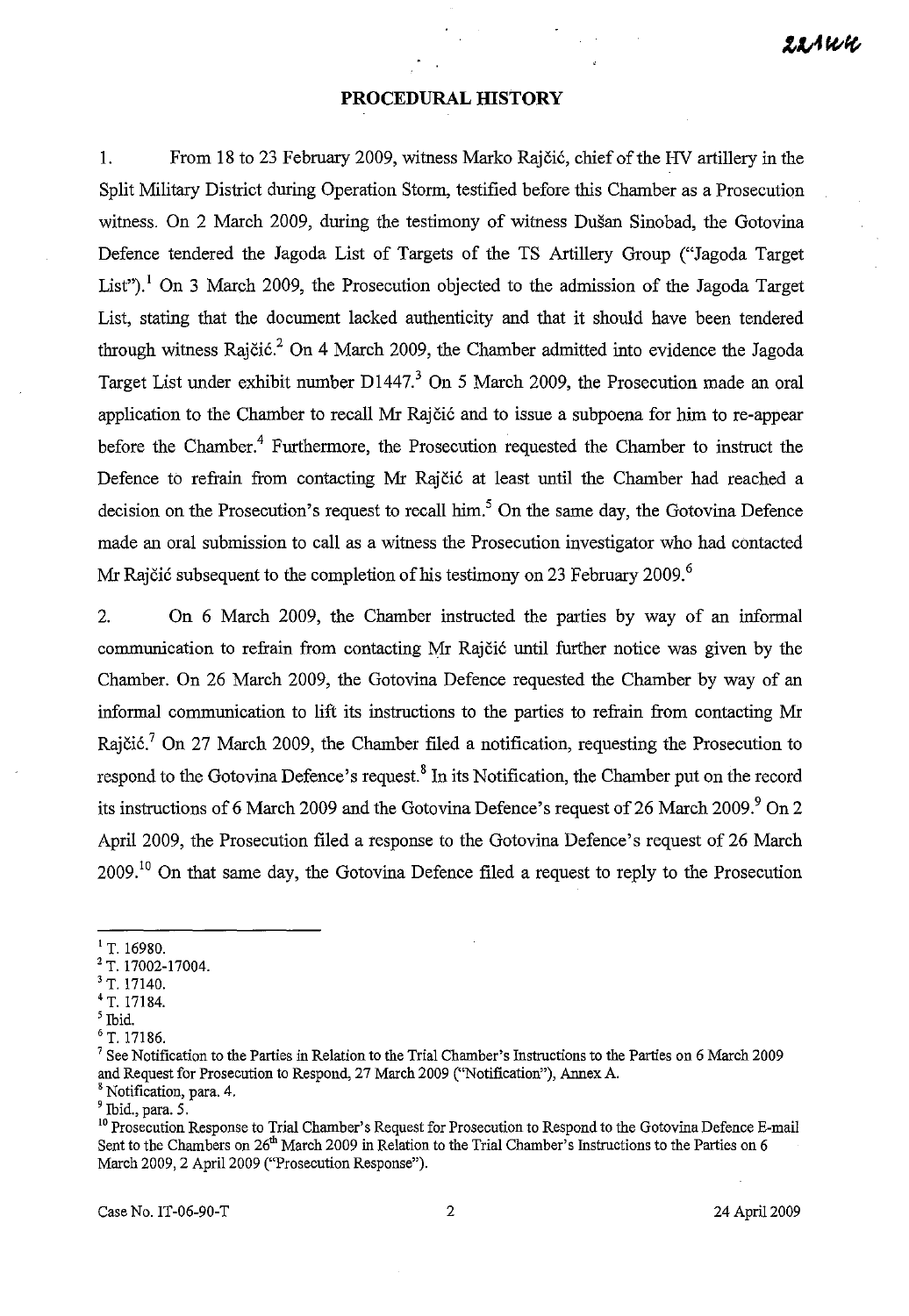Response.<sup>11</sup> On 3 April 2009, the Chamber granted the Request to Reply and heard the reply orally in court.<sup>12</sup>

#### **SUBMISSIONS**

3. The Prosecution stated that pursuant to Rule 90 (H) (ii) of the Tribunal's Rules of Procedure and Evidence ("Rules"), the Defence was under an obligation to put the Jagoda Target List to Mr Rajčić during his testimony.<sup>13</sup> It stated that it was improper for the Defence not to do so and to later tender it by way of a bar table motion or through another witness unable to comment on the document.<sup>14</sup> The Prosecution further stated that the document lacked *prima facie* authenticity.<sup>15</sup> The Prosecution argued that significant information was missing from the document and that the document did not contain any information indicating where, when, and by whom it was created.<sup>16</sup> The Prosecution argued that the document should have been put to, and authenticated by Mr Rajčić who, according to them, could have testified to its authenticity and to whether in fact the document was used during Operation Storm.<sup>17</sup>

4. The Gotovina Defence stated that it was "not certain if [ ... ] [it] even object[ed] to the recall of Mr Rajčić" but noted that during Mr Rajčić's testimony, he had given evidence on the operational level of firing, that is, the actual targets fired upon during Operation Storm, and not on the tactical level of firing, namely, proposed target lists, thereby suggesting that Mr Rajčić would not be able to comment on the Jagoda Target List.<sup>18</sup> The Gotovina Defence further argued that the Jagoda Target List was prepared by Mr Kardum, making it unclear as to whether Mr Rajčić has any personal knowledge of the document and whether he would be able to comment on it.<sup>19</sup> The Gotovina Defence informed the Chamber that the Prosecution was made aware on II December 2008 that the Jagoda Target List was in the Gotovina Defence's possession.2o

- <sup>14</sup> T. 17004.
- 15 T. 17002-17003.
- $16$  Ibid.

<sup>&</sup>lt;sup>11</sup> Gotovina Defence Request to Reply to Prosecution Response to Trial Chamber's Request for Prosecution to Respond to the Gotovina Defence Email of 26 March 2009, 2 April 2009 ("Request to Reply").

<sup>&</sup>lt;sup>12</sup> T. 17627-17632.

<sup>13</sup> T. 17004-17005, 17016.

<sup>&</sup>lt;sup>17</sup> T. 17003-17005, 17012-17013, 17016-17017.

<sup>18</sup> T. 17006-17007, 17009, 17017, 17193.

<sup>&</sup>lt;sup>19</sup> T. 17009, 17013-17014, 17193.

<sup>&</sup>lt;sup>20</sup> T. 17007-17008, 17011.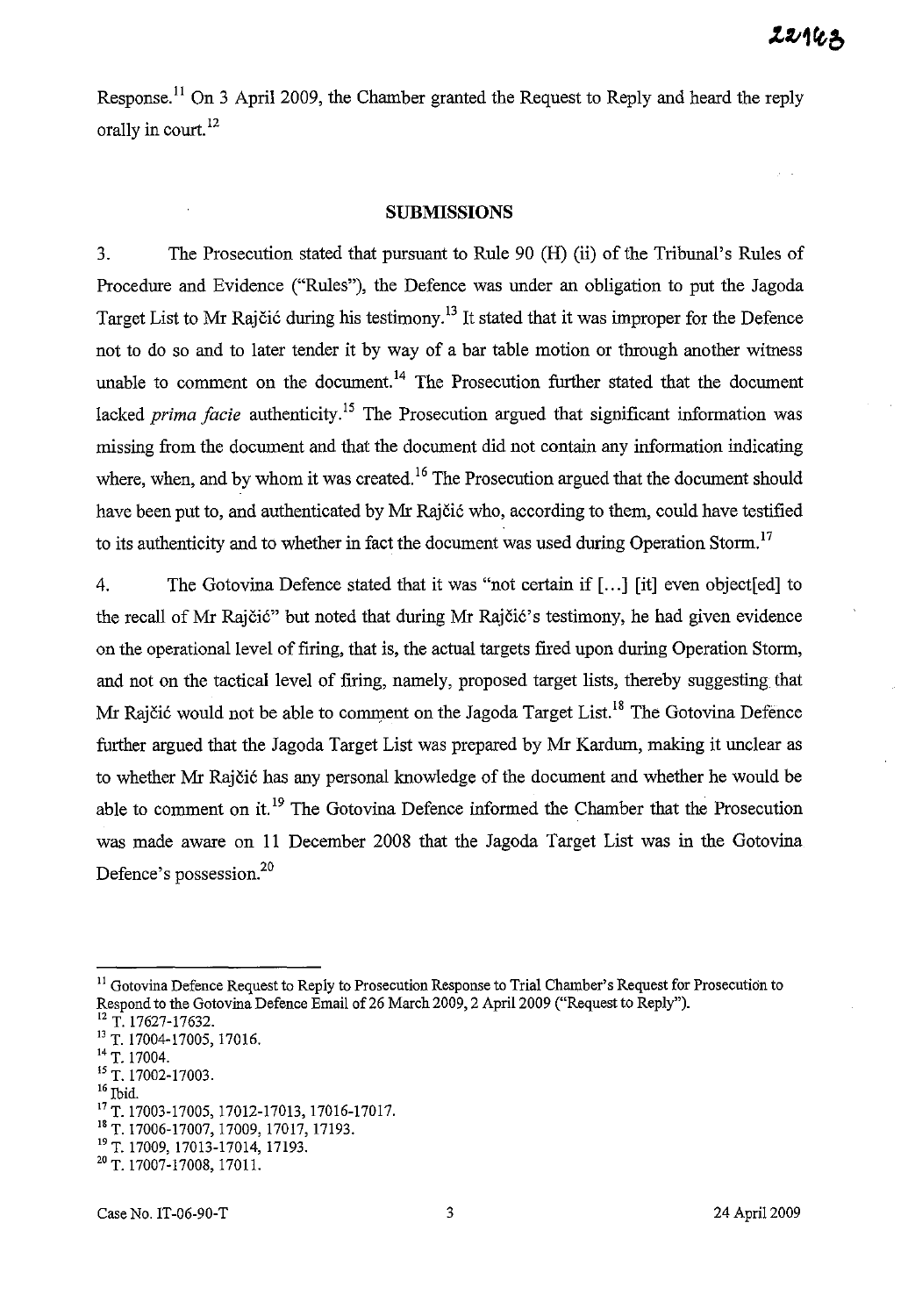5. The Gotovina Defence submitted that if Mr Rajčić were to be recalIed, the Gotovina Defence would seek to call for cross-examination the investigator who on behalf of the Prosecution contacted Mr Rajčić subsequent to the completion of his testimony.<sup>21</sup> The Prosecution stated that the investigator who had made contact with Mr Rajčić exclusively addressed the practical and logistical aspects of his potential recalling and nothing in relation to the substance of his potential re-appearance before this Chamber. 22

6. The Gotovina Defence requested the Chamber to lift its instructions to the parties to refrain from contacting Mr Rajčić of 6 March 2009, arguing that its inability to contact him prevents it from properly preparing its Defence case.<sup>23</sup>

7. On 3 April 2009, the Gotovina Defence further informed the Chamber of its intention to add Mr Rajčić to the Gotovina Defence's Rule 65 *ter* witness list.<sup>24</sup> The Gotovina Defence stated that depending on the developments in the defence case, it may call Mr Rajčić to give further testimony before the Chamber.<sup>25</sup>

8. The Prosecution further requested the Chamber to instruct the Gotovina Defence to refrain from raising matters of substance by way of e-mails to the Chamber's legal staff, as it had done on 26 March 2009 when requesting the Chamber to lift its instructions to the parties to refrain from contacting Mr Rajčić.<sup>26</sup>

## **APPLICABLE LAW**

9. Pursuant to Rule 89 (B) of the Rules, a Chamber shall apply rules of evidence which will best favour a fair determination of the matter before it and are consonant with the spirit of the Statute and the general principles of law.

10. In determining whether there are sufficient grounds to recall a witness, the Chamber needs to consider whether the requesting party has demonstrated good cause to recall the witness.<sup>27</sup> In assessing good cause, a Chamber shall consider the purpose for recalling the witness as well as the applicant's justification for not eliciting the relevant evidence from the

<sup>&</sup>lt;sup>21</sup> T. 17186.

<sup>22</sup>T. 17185-17186.

<sup>&</sup>lt;sup>23</sup> Notification, Annex A; T. 17628.

<sup>&</sup>lt;sup>24</sup> T. 17630.

<sup>25</sup> T. 17630-1763l.

<sup>&</sup>lt;sup>26</sup> Prosecution Response, paras 4-6; T. 17631-17632.

<sup>27</sup>*Prosecutor* v. *Bagosora et al.,* Case no. ICTR-98-41-T, Decision on Defence Motion to Recall Prosecution Witness OAB for Cross-Examination, 19 September 2005, para. 2.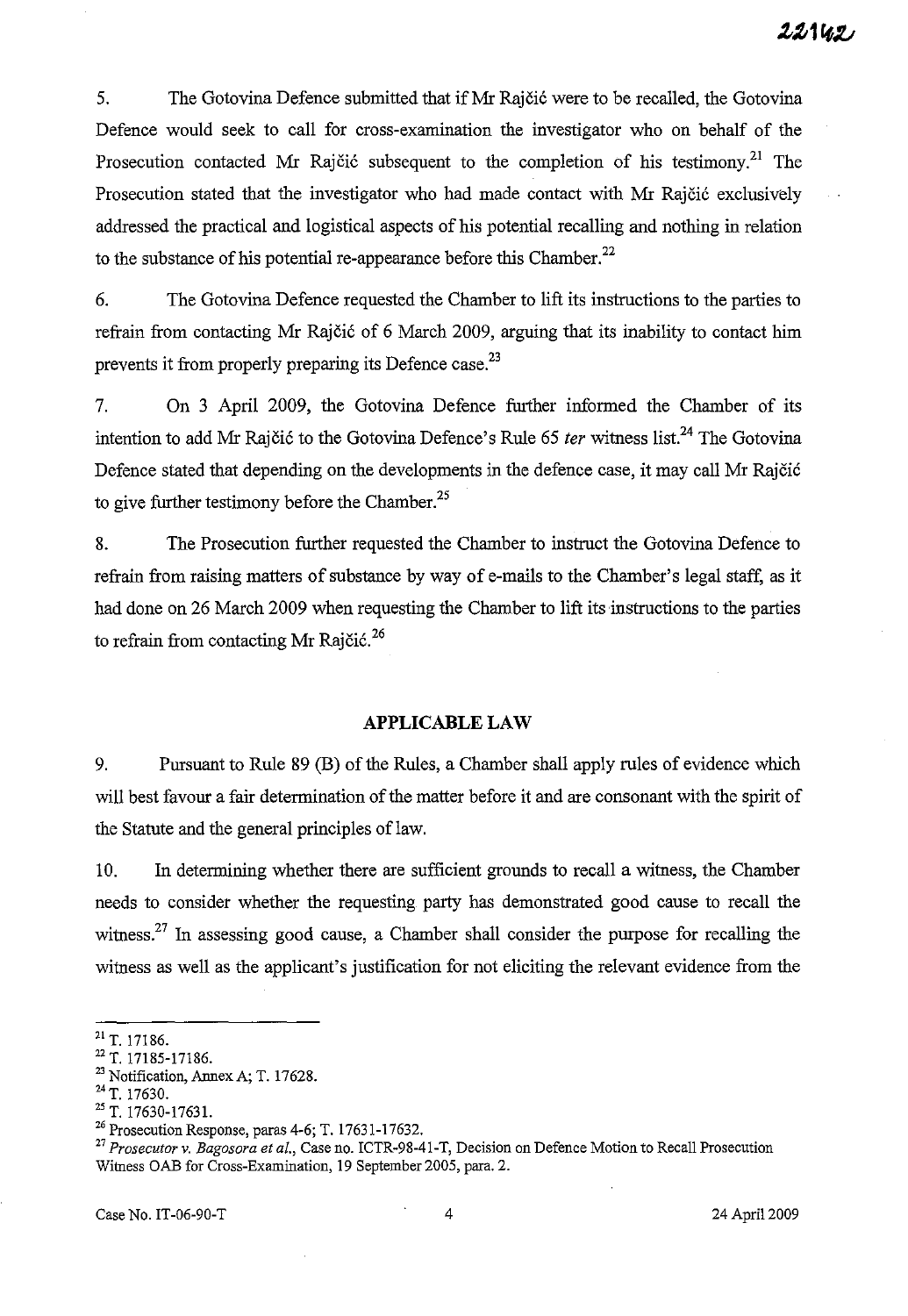witness when he originally testified.<sup>28</sup> Concerns of judicial economy demand that the recalling of a witness should not be granted lightly and only where the evidence is of significant probative value and not cumulative in nature.<sup>29</sup>

## **DISCUSSION**

**ll.** In assessing whether the Prosecution has shown good cause to recall Mr Rajčić in relation to the Jagoda Target List, the Chamber notes that at the time of Mr Rajčić's testimony in February 2009, the Prosecution was not in possession of the Jagoda Target List. Although the Prosecution was informed by the Gotovina Defence in December 2008 that the Gotovina Defence was in possession of the document, the Prosecution did not, on the basis that the document was seemingly described as a "code map of targets for the Benkovac-Obrovac-Gračac area", further pursue ways to obtain the document and did not include it in its artillery document request filed on 22 January  $2009$ <sup>30</sup> Due to the inaccurate description of the document, the Chamber accepts that the Prosecution was not in a position to adequately assess the relevance of the Jagoda Target List, which, at the earliest, only became apparent to the Prosecution once the document was disclosed to it at the conclusion of witness Sinobad's examination-in-chief on 2 March 2009.

12. Taking into account Mr Rajčić's position and functions during Operation Storm, the Chamber acknowledges the possibility that Mr Rajčić might be in a position to assist the Chamber in further contextualizing the Jagoda Target List.

13. Based on the aforementioned and taking into consideration the Gotovina Defence's position in relation to the proposed recalling of Mr Rajčić, the Chamber finds that the Prosecution has shown good cause and deems it appropriate to grant the parties the opportunity to examine Mr Rajčić on the Jagoda Target List. However, considering judicial economy and the Gotovina Defence's expressed intention to call Mr Rajčić as a Defence witness, the Chamber recognizes that the scope of recalling Mr Rajčić should not be limited to the Jagoda Target List.

 $28$  Ibid.

 $^{29}$  Ibid.

<sup>&</sup>lt;sup>30</sup> T. 17007-17008, 17011-17012; Prosecution's Motion Seeking the Production of Documents Obtained by the Gotovina Defence, 22 January 2009, para. 12 in Annex A.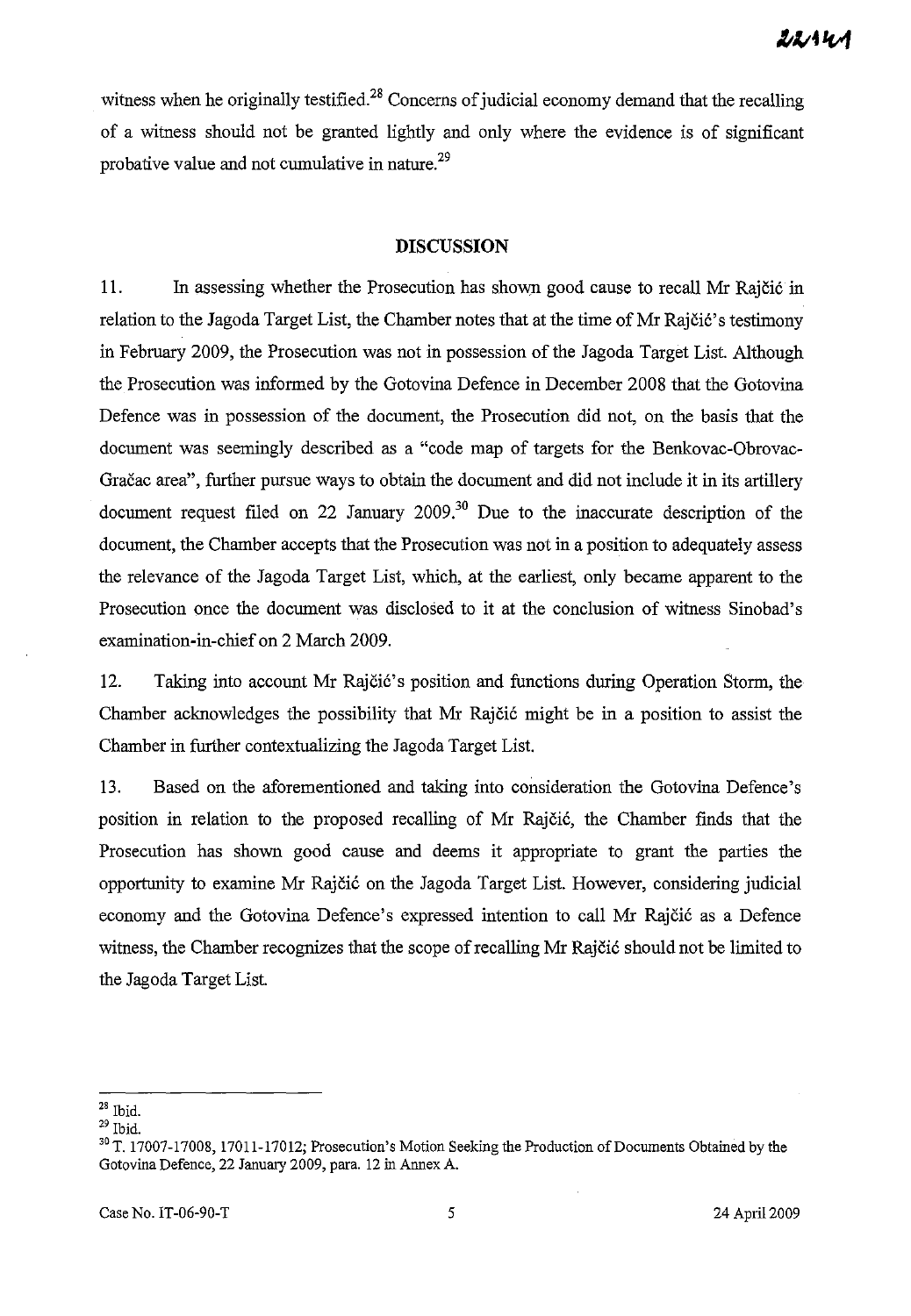14. On a related note and further to the parties' motions in relation to the War Diary of Artillery Group TS-4 ("War Diary"), $31$  the Chamber acknowledges the Gotovina Defence's submissions that the War Diary goes to proof of the alleged acts and conduct of Mr Gotovina and therefore should have been tendered through a witness, allowing the Defence to properly test and contextualise the evidence through cross-examination.<sup>32</sup> Based on the Chamber's above reasoning, the Chamber grants the parties the opportunity, during the recall of Mr Rajčić, to also examine him on the War Diary.

15. The Chamber further grants the Prosecution and the Defence the opportunity to examine Mr Rajčić on issues arising from material disclosed to them subsequent to the completion of Mr Rajčić's testimony on 23 February 2009. In this regard, the Defence should bear in mind that Rule 90 (H) (i) of the Rules provides sufficient latitude, during crossexamination, to move into matters normally dealt with during an examination-in-chief. Hence, any party request for further examination of a witness who has already testified before this Chamber shall be dealt with by way of seeking leave to recall that witness and not by adding him or her to the requesting party's witness list.

16. In relation to the Gotovina Defence's request to the Chamber to lift its instructions to the parties to refrain from contacting Mr Rajčić until further notice is given, the Chamber notes the practice of the Tribunal to bar the parties from contacting a witness once his or her testimony has begun.<sup>33</sup> Considering that Mr Rajčić's re-appearance before this Chamber is tantamount to a continuation of his previous testimony, the Chamber reiterates its instructions to the parties to refrain from contacting Mr Raj čić until after his re-appearance before the Chamber. The rationale of this instruction is to avoid the risk of affecting or calling into question the integrity of the witness's pending testimony.<sup>34</sup>

17. The parties have not made any specifications in their submissions with regard to the timing of Mr Rajčić's recalling. Considering that a recall is procedurally a temporary reopening of the Prosecution's case, the Chamber finds it appropriate to hear Mr Rajčić's further testimony before the opening of the Defence cases. This would also allow the parties

<sup>&</sup>lt;sup>31</sup> Rule 65 *ter* no. 7160; see Prosecution's Motion To Admit War Diary of Artillery Group TS-4 into Evidence, lO March 2009; Defendant Ante Gotovina's Submission Regarding Rule 65 *ter* 7160 War Diary of Artillery Group TS-4, 2 April 2009 ("War Diary Gotovina Response").

<sup>32</sup> War Diary Gotovina Response, paras 8, lO, 15.

<sup>&</sup>lt;sup>33</sup> Prosecutor v. Kupreškić et al., Case no. IT-95-16-T, Decision on Communication between the Parties and their Witnesses, 21 September 1998, p. 4; *Prosecutor* v. Kordić *and* Čerkez, Case no. lT *-95-14/2-PT,* Decision on Prosecution Motion on Trial Procedure, 19 March 1999, p. 5; *Prosecutionv.* Delić, Case no. lT-04-83-T, Decision on Defence Motion to Recall Witness, 4.Apri12008 ("Delić 2008 Decision"), para. 7.

<sup>34</sup>*Cf* Delić 2008 Decision, para. 7.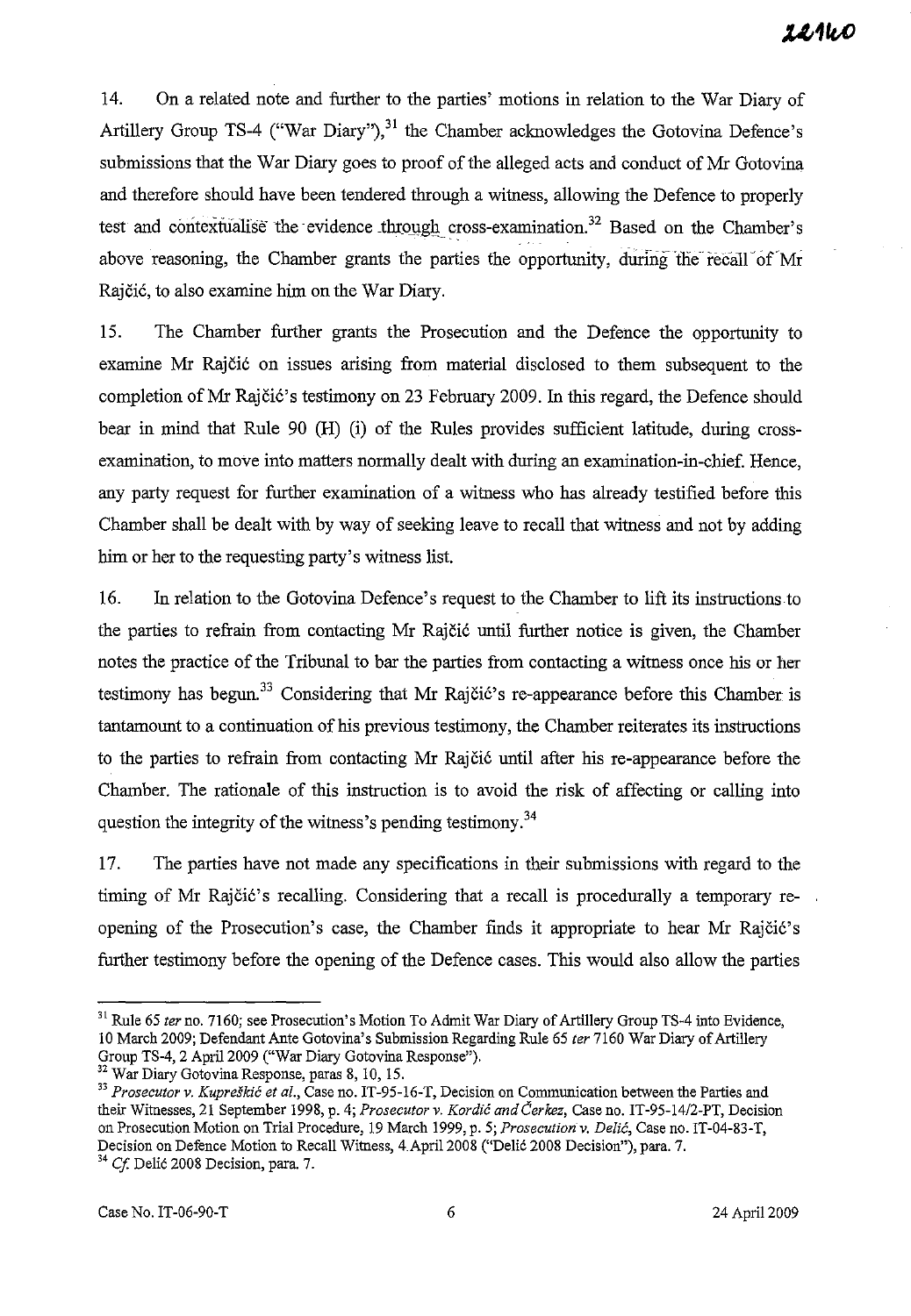to contact Mr Rajčić during the presentation of the Defence cases. With regard to any witnesses or documents that the Defence cannot include in their Rule 65 *ter* witness and/or exhibit lists due their inability to consult with Mr Rajčić, the Chamber reminds the Defence of the possibility to request amendments of the abovementioned lists.

19. In relation to the Gotovina Defence's request to call the investigator who on behalf of the Prosecution contacted Mr Rajčić subsequent to the conclusion of his testimony, the Chamber defers its decision on this request until after it has heard from Mr Rajčić on the matter.

20. In relation to the Prosecution's request to instruct the Gotovina Defence to refrain from raising matters of substance by way of e-mails to the Chamber' s legal staff, the Chamber finds that it has given sufficient guidance to the parties in the past<sup>35</sup> and trusts that the parties will act with the necessary prudence in the future with regard to the different modes of communicating with the Chamber and its legal staff.

# **DISPOSITION**

21. For the foregoing reasons and pursuant to Rule 89 (B) of the Rules, the Chamber

**GRANTS** the Prosecution's request to recall witness Rajčić in respect of the Jagoda Target List;

**ALLOWS** the parties to also examine witness Rajčić with regard to the War Diary;

**ALLOWS** the parties to also examine witness Rajčić on any additional information disclosed to them subsequent to the initial completion of witness Rajčić's testimony;

**DEFERS** its decision on the Gotovina Defence's request to call and hear the testimony of the investigator who on behalf of the Prosecution and subsequent to the initial completion of witness Rajčić's testimony on 23 February 2009, contacted Mr Rajčić in relation to his potential re-appearance before this Chamber;

**DENIES** the Gotovina Defence's request to lift its instructions to the parties to refrain from contacting Mr Rajčić;

**REITERATES** its instructions to the parties to refrain from contacting Mr Rajčić until after his re-appearance before this Chamber;

Case No. IT-06-90-T 24 April 2009

<sup>&</sup>lt;sup>35</sup> T. 10826, 17091, 17630.